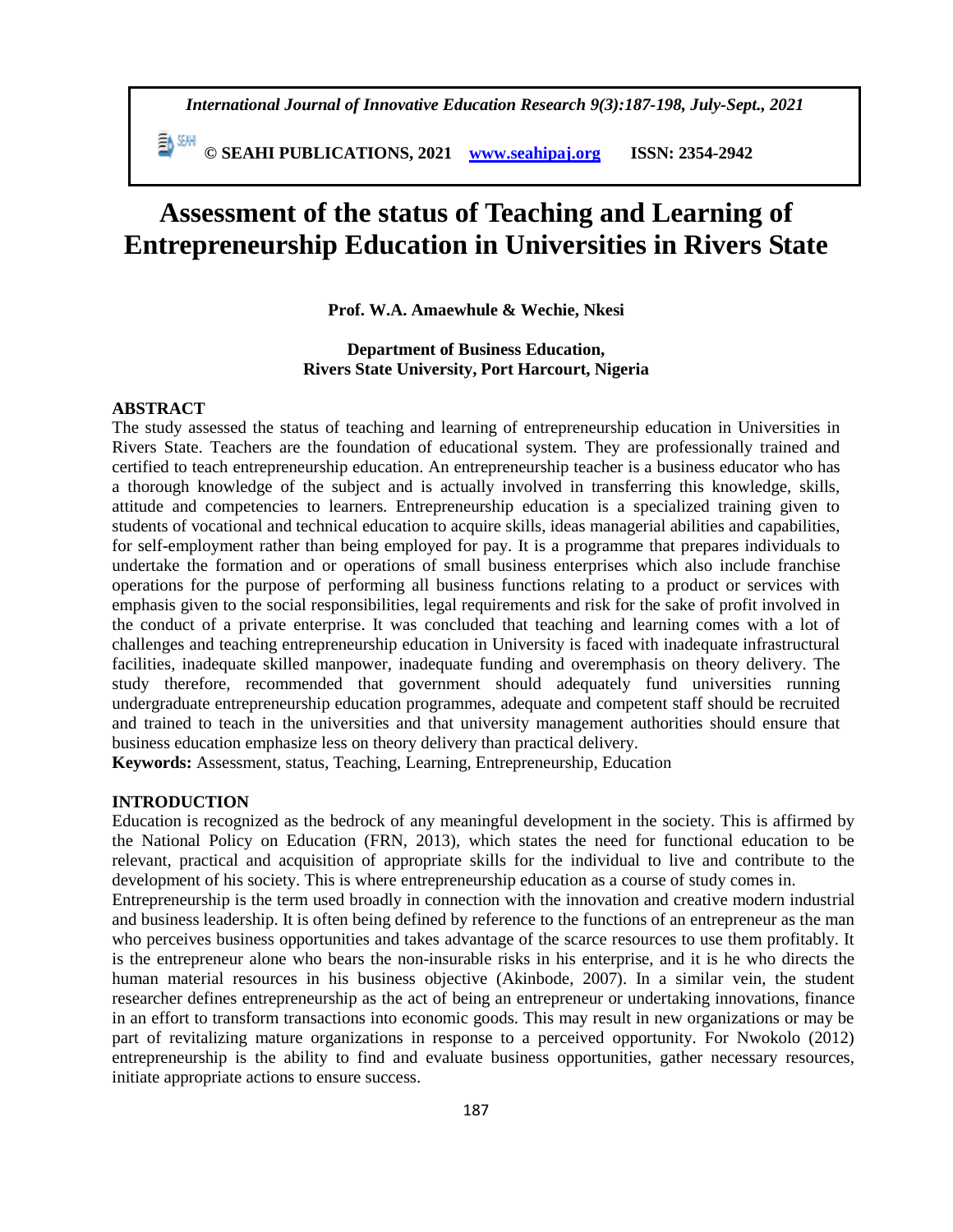Entrepreneurship Education according to Osuala (2009), is a specialized training given to students of Vocational and Technical Education to acquire skills, ideas and managerial abilities and capabilities, for self-employment rather than being employed for pay jobs. It is further explained by Akintola (2011) as a programme that prepares individuals to undertake the formation and or operation of small business enterprises which also include franchise operations for the purpose of performing all business functions relating to a product or service with emphasis given to the social responsibilities, legal requirements and risks for the sake of profit involved in the conduct of a private enterprise. For Entrepreneurship Education to be meaningful, it must have objectives. Nwokolo (2012) presented the following as objectives of Entrepreneurship Education:

- 1. To provide meaningful education for the youths which could make them self-reliant and subsequently encourage them to derive profit, and be self-independent.
- 2. To provide small and medium sized companies with the opportunity to recruit qualified graduates who will receive training and tutoring in the skills relevant to the management of the small business center.
- 3. To provide graduates with enough training in skills that will make them meet the manpower needs of the society.
- 4. To provide graduates with enough training risk management to make uncertainty bearing possible and easy.
- 5. To stimulate industrial and economic growth of rural and less developed areas.
- 6. To provide graduates with enough training that will make them creative and innovative in identifying new business opportunities.

Apart from the objectives of Entrepreneurship Education, its course content must be relevant for self-reliant achievement. Entrepreneurship Education curriculum is relevant once it teaches the fundamental of employment skills and how to start and run a business (Paco, Ferreira, Raposo, Rodrigues & Dinis, (2010). Osuala (2009) stressed that for entrepreneurship education of youths and graduates to be useful and relevant, the general course content ought to include the following items among others:

- 1. **Starting a New Business:** Meaning of entrepreneur, characteristics of an entrepreneur, the benefits and opportunities of small scale business ownership
- 2. **Basic Knowledge about Small Scale Business Ownership**: History and development of small scale business in Nigeria. Small scale business opportunities; contribution of small scale business to the development of Nigeria economy; causes of small scale business failure
- 3. **Starting your own business**: Formation for registering a business; advantages and disadvantages of starting a small business; buying an existing business, factors to consider in buying an existing business; determining the value of the business.
- 4. **Some basic managerial skills**: Skills that is essential for the day to day running of small scale business.
- 5. **Knowledge of the business Environment:** Social, political, legal, technological, moral, ethical, physical etc.
- 6. **Innovation in Information Processing and Small Scale Business:** Relevant of the internet; networking/teleconferencing, close circuits, TV sets; electronic organizers; voice messaging system/voice mail; computer; communication satellites, etc in the operations of small scale business.
- 7. **Legal Aspects of Running a Business in Nigeria:** Registration of business; legal control of business in Nigeria; law and its administration and enforcement in small scale business
- 8. **Business Pilot and Feasibility Study:** Preparation of reports. To achieve the objectives of entrepreneurship and make its curriculum a reality, Business Education has a crucial role to play. This can be done through its programmes, such as accounting, business studies, marketing, secretarial studies/office technology and management, computer education and business teacher programmes among others.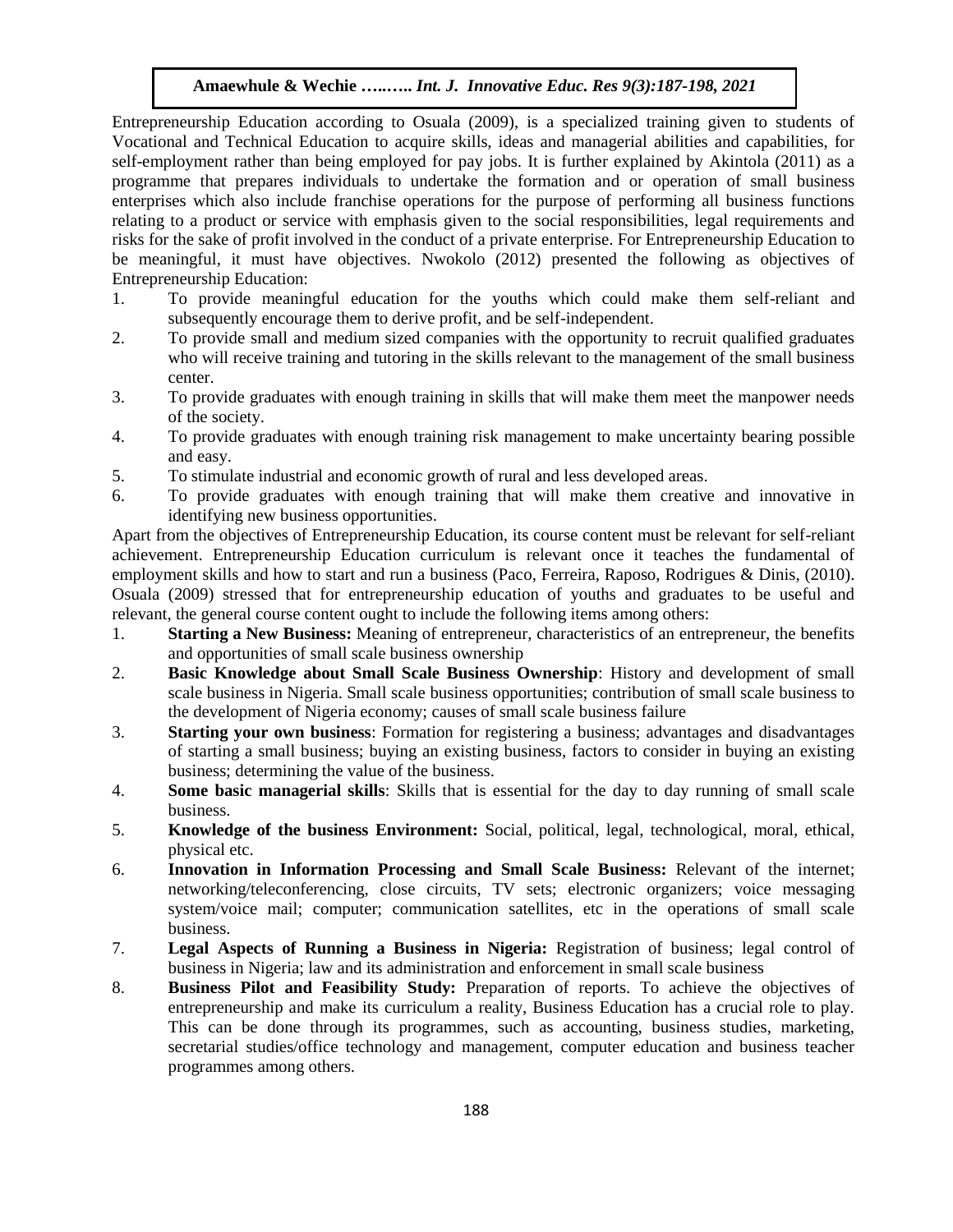Furthermore, Entrepreneurship is the act of being an entrepreneur. It is a French word meaning one who undertakes innovation, finance and business acumen in an effort to transform innovations into economic goods. Entrepreneurship is therefore defined as a practical creativeness, which combines resources and opportunities in new ways. It involves the application of personal qualities, finance and other resources within the environment for the attainment of business success. Ubulom (2003) defined entrepreneurship as the willingness and ability of an individual to seek out investment opportunities, establish and run an enterprise successfully.

Schumpeter (2010), viewed entrepreneurship as a process of change where innovation is the most vital function of the entrepreneur. It is the basic requirement for economic development in a free enterprise or mixed economy where innovation is the basis of development. Innovation in a system can increase the marginal productivity of the factors of production. UNIDO (2009) defined entrepreneurship as the process or using initiative to transform business concept to new venture, diversify existing venture or enterprise to high growing venture potentials.

#### **Concept of Entrepreneurship**

In today's world, anybody, industry or business leader with innovative and creative business abilities is described as an entrepreneur or someone who engages in entrepreneurship (Okpala, 2008) while the entrepreneur and managing entrepreneurship is the services rendered by the entrepreneur (Akanwa & Agu, 2005).

Entrepreneurship is not a new concept in Nigeria, however, as much as it is poorly discussed, it can be figuratively stated that it is being poorly or rarely implanted. As it is, according to Omolayo (2006), it is the act of starting a company, arranging business deals and taking risks in order to make profit through the education skills acquired. Another view of entrepreneurship is the term given to someone who has innovative ideas and transforms them to profitable activities.

Similarly, Timmons and Spinelli (2004) viewed entrepreneurship as the function of being creative and responsive within and to the environment. He stated further that entrepreneurship activity is a destabilizing force, which starts the process of "creative destruction" which is the essence of economic development.

Aina and Salako (2008) described entrepreneurship as the willingness and ability of an individual to seek out investment opportunities and take advantage of scarce resources to exploit the opportunities profitably. In this vein, Nwangwu (2007) opined that entrepreneurship is the willingness and ability of a person to acquire educational skills to explore and exploit investment opportunities, establish and manage a successful business enterprise.

#### **Concept of Entrepreneurship Education**

Okoli (2010) defined Entrepreneurship Education as an important part of the general education which emphasizes on skills and competence acquisitions for use in office and business related occupations. Similarly, Nwanewezi (2010) describes Entrepreneurship Education as encompassing education for office occupations, business teaching, business administration and economic understanding. In all, Abdulkadir (2011) noted that one remarkable important characteristic of Entrepreneurship Education programme is that, its product can function independently as self-employed and employers of labour.

Entrepreneurship Education inculcates ideas on how to manage a business more effectively and to overcome many difficulties in life when white collar jobs cannot be secured. Conner (2006), held the view that Entrepreneurship Education will provide a solid foundation for the graduates to be strong and successful in maintaining certain behaviours that are based on ethical business principles like punctuality which involves being on time at business opportunities, reliability in the delivery of services to customers. It exposes students to different ways of being innovative. It also facilitates job competence as well as development of understanding for vocational opportunities available in the field of business. Judging by the figures that are coming out of the Education Ministry in the last few years, at least 60% of graduates are not able to get employment immediately after graduation which does not encourage economic growth (Lawal, 2005), because of this, people go into one entrepreneurship activities or the other but, unfortunately, they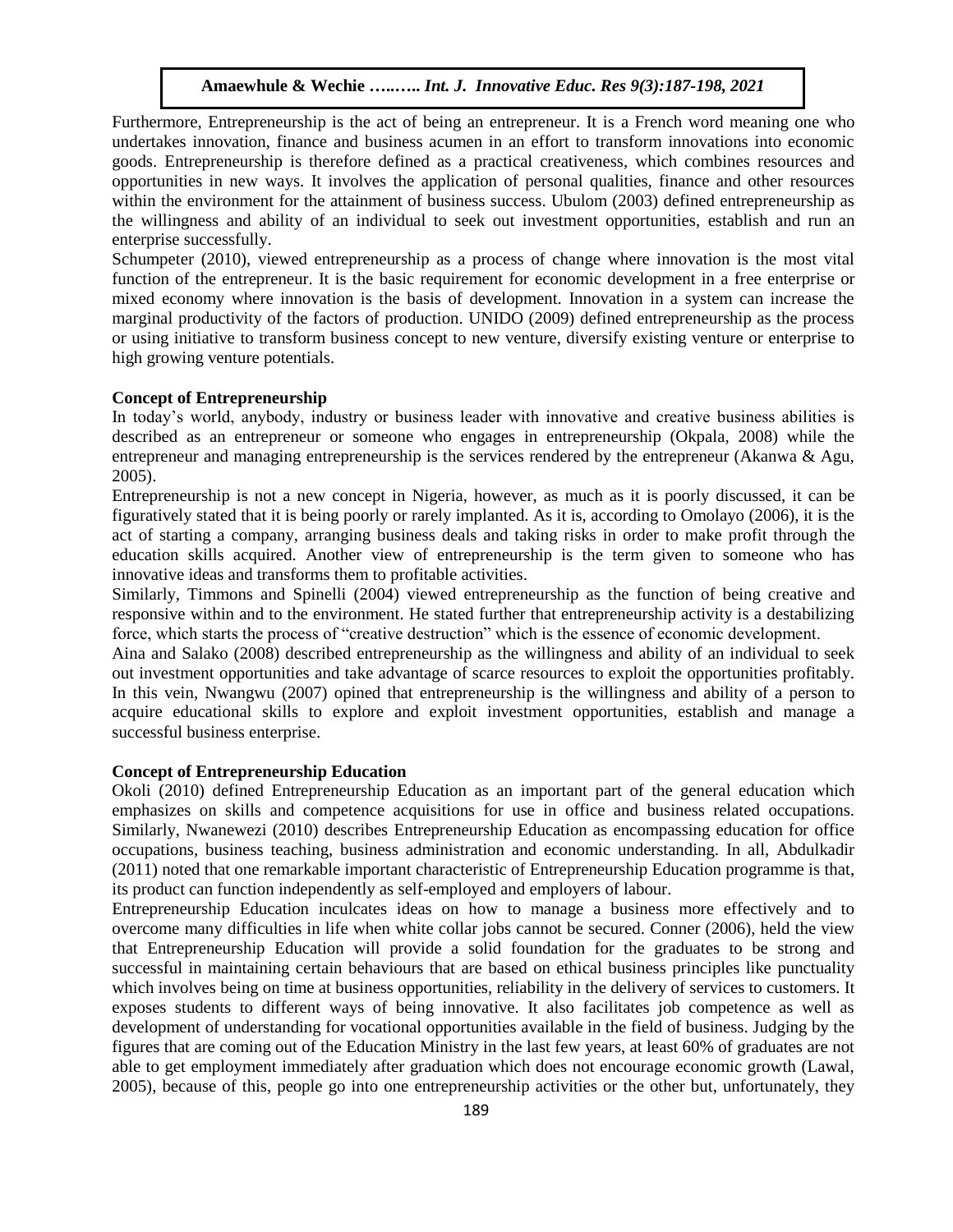have not been adequately prepared to face the attendant challenges in business. Now, it has become imperative to incorporate entrepreneurship or business education into the curriculum in order to prepare our graduates for self-employment.

In another development, Entrepreneurship Education seeks to provide students (especially those in tertiary institutions) with the knowledge, skills and motivation to encourage entrepreneurial studies. (European Union Commission, 2010). The commission emphasizes that different aspect of entrepreneurship primary or secondary schools through graduate university programmes ought to be taught. In view of Emeraton (2008), Entrepreneurship Education is described as that which deals with those attitudes and skills that are necessary for the individual to respond to its environment in process of conserving, staring and managing a business enterprise. Emeraton opined that based on the fact that some basic attitudes and skills are essential for an individual to respond positively to his environment and explore its potential. This implies that Entrepreneurship Education prepares the individual to be properly equipped to acquire saleable skills which could be used to manage his own business or that of other persons (Oduwaiye, 2005).

Amaewhule (2014) opined that an entrepreneur is someone who visualizes business opportunities and who uses available resources to fill the gap arising from such opportunities in order to make profit. Akpomi (2009) also holds the view that Entrepreneurship Education focuses on developing understanding and capacity for pursuit of Entrepreneurial behaviours, skills and attitudes in widely different contexts. Akpomi continued that this type of education is open to all and not exclusively domain of some self-acclaimed business gurus. Akpomi concluded that these behaviours can be practiced, developed and learned therefore it is important to expose all students to Entrepreneurship Education to enable them acquire entrepreneurial competence to embark on entrepreneurial activities.

Entrepreneurial activities will enable the graduates to have a means of livelihood through resources gathered from entrepreneurship practices. Kaegon (2009) stated that entrepreneurship is the art with which the resources of production can be combined in a manner that could accomplish the profit motive of a small scale business owner. It is the dynamic process of creating incremental wealth; this wealth is created by individuals who assume the major risk which is involved in creating such wealth.

Entrepreneurial activity is the enterprising human action in pursuit of the generation of value through the creation or expansion of economic activity, by identifying and exploiting new products, processes or markets.

## **Assessment of the Status of Teaching and Learning of Entrepreneurship Education in Universities**

Educational assessment or educational evaluation is the systematic process of [documenting](https://en.wikipedia.org/wiki/Documenting) and using empirical data on the [knowledge,](https://en.wikipedia.org/wiki/Knowledge) [skill,](https://en.wikipedia.org/wiki/Skill) attitudes, and [beliefs](https://en.wikipedia.org/wiki/Belief) to refine programs and improve student learning. Assessment data can be obtained from directly examining student work to assess the achievement of learning outcomes or can be based on data from which one can make inferences about learning. Assessment is often used interchangeably with test, but not limited to tests. Assessment can focus on the individual learner, the learning community (class, workshop, or other organized group of learners), a course, an academic program, the institution, or the educational system as a whole (also known as granularity).

As a continuous process, assessment establishes measurable and clear student learning outcomes for learning, provisioning a sufficient amount of learning opportunities to achieve these outcomes, implementing a systematic way of gathering, analyzing and interpreting evidence to determine how well student learning matches expectations, and using the collected information to inform improvement in student learning.

The final purpose of assessment practices in education depends on the theoretical framework of the practitioners and researchers, their assumptions and beliefs about the nature of human mind, the origin of knowledge, and the process of learning.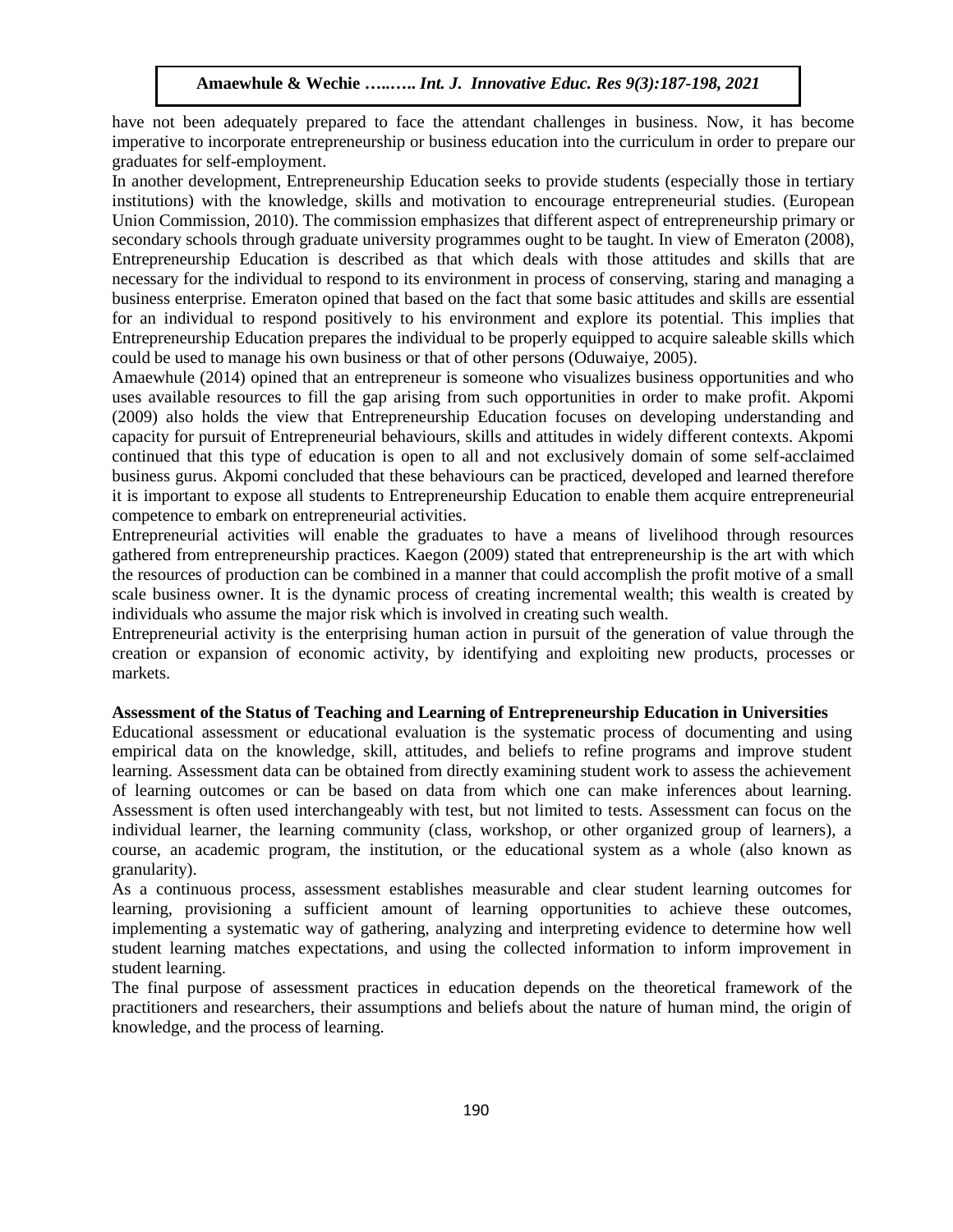Assessment is a critical aspect of the teaching and learning process. Whether teaching at the undergraduate or graduate level, it is important for Lecturers to strategically evaluate the effectiveness of their teaching by measuring the extent to which students in the classroom are learning the course materials.

# **Forms and Purposes of Assessment of Teaching and Learning**

There are generally two forms of student assessment that are most frequently discussed in the scholarship of teaching and learning. The first, summative assessment, is assessment that is implemented at the end of the course of study. Its primary purpose is to produce a measure that "sums up" student learning. Summative assessment is comprehensive in nature and is fundamentally concerned with learning outcomes. While summative assessment is often useful to provide information about patterns of student achievement, it does so without providing the opportunity for students to reflect on and demonstrate growth in identified areas for improvement and does not provide an avenue for the instructor to modify teaching strategy during the teaching and learning process (Maki, 2002) Examples of summative assessment include comprehensive final exams or papers.

The second form, formative assessment, involves the evaluation of student learning over the course of time. Its fundamental purpose is to estimate students' level of achievement in order to enhance student learning during the learning process. By interpreting students' performance through formative assessment and sharing the results with them, lecturers help students to understand their strengths and weaknesses and to reflect on how they need to improve over the course of their remaining studies.

## **Status of Teaching and Learning of Entrepreneurship Education in Universities**

The main aim of teaching at any level of education is to bring a reasonable change in the learner (Tebabel  $\&$ Kahssay, 2011). Basically, teaching cannot be separated from activities involved in learning because teaching without a learner is like a noisy radio without a listener.

Learning has existed since creation and at the back of every learning activity is the learner. However, understanding how learning takes place and what prompts it have been the concern of educationist since learning is not restricted to classroom activities alone. Gagne 1977 in Koko (2010) sees learning as a change in human disposition or capability which persists over a period of time and which is not simply ascribable to processes of growth. For learning to take place, there must be an observed change in behavior that is relatively permanent. One of the objectives of learning Entrepreneurship Education is to provide meaningful education for the youths which could make them self-reliant and subsequently encourage them to derive profit and self-independent. Teachers are expected to devise ways of making their students to develop positive attitudes towards Entrepreneurship Education and business related disciplines.

Entrepreneurship Education is a Learning process that prepares people to be responsible and enterprising individuals. It helps people develop the skills, knowledge, and attitudes necessary to achieve the goals they set out for themselves. It is also a Curriculum aimed at developing entrepreneurial knowledge, skills, attitudes, behavior, venture creation spirit and motivation in a manner that ensure entrepreneurial success

The teaching and learning of Entrepreneurship Education as a course in the university has been a matter of great concern, this is because the general performance of students in entrepreneurship education has not been very encouraging. Thus, there have been controversies over what factors have been responsible for the general performance of these students. Some believe that the type of teaching method applied in teaching this course is important in determining the effectiveness of the teaching and learning process. Whereas, others believed that poor state of infrastructure, inadequate skilled manpower, inadequate funding and lack of modern facilities hinders the teaching and learning of Entrepreneurship Education in universities (Daramola, 2005). To facilitate the process of knowledge transmission, adequate human and material resources should be applied in order to reduce the level of exit outcomes.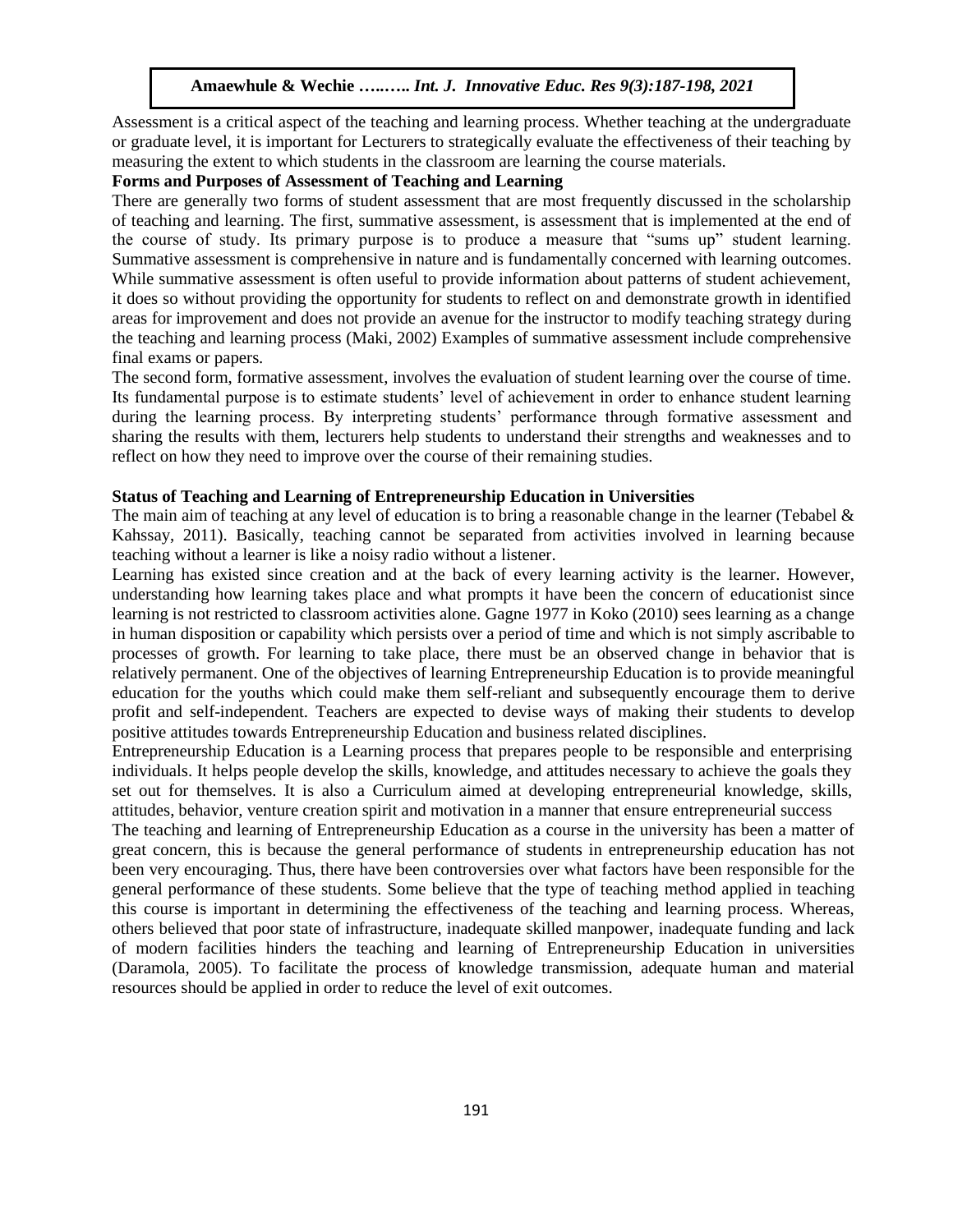# **Effect of Poor State of Infrastructure on the Teaching and Learning of Entrepreneurship Education in Universities**

Infrastructures are simply the resources used for effective teaching and implementation of any educational programme of which Entrepreneurship Education is not an exception. These include equipments, physical facilities, which are laboratory/clinic/studio, classroom facilities and equipment, laboratory size (area per student), safety and environmental sanitation as well as financing of the programme. Infrastructures in Entrepreneurship Education are those basic requirements for the attainment of the objectives of the programme, (Abayomi, 2009).

They are employed to enhance teaching and learning process in Entrepreneurship Education. Carl (2008) and Obhuvbu (2009) categorized resources in education as human and material resources. Resources in education can also include any piece of information, a piece of evidence, an activity, an idea, or a series of combination of these that a learner can be directed or turned to in the development of his ability to learn anything within the environment whether artefacts, a person or an experience, an account or an explanation that may be of value that can assist the learner to think, understand and learn.

According to Oyeniyi (2010), infrastructure are composed of all the instructional facilities and equipment needed in the workshops and laboratories. They include spaces, building and other instructional facilities, real life situations or objects from the community, abridge or representation or real objects such as pictures, models, audio recorders, video recording, different types of projectors, tape recorder, television and the computer (Yadar, 2007)

Furthermore, Uwhereka (2005) disclosed that due to the present Nigeria's economic predicaments, many institutions that offer course in business and office education (Entrepreneurship Education inclusive) lack adequate facilities for proper execution of their applauded programmes. As a result, Uwhereka added that these programmes have been operating at pseudo level, a situation that neglected some basic theories of vocational education.

In order to effectively develop and run any education, meeting up the required minimum academic standards of the nation, physical facilities seem to be among the several resources required. Their importance to the overall success of any educational enterprise has never been in doubt (Ekpenyon, 2002). Even for business education (Entrepreneurship Education and materials) cannot be over-emphasized (Umumadi, 2009). If Entrepreneurship Education must maintain its position as an effective outfit or human resource development, the training process must involve the use of the right and proper machines, tools, equipments and environment that is replica of modern technology. Teaching facilities are very important for many reasons. According to Uwhereka (2005), one is for effective classroom instructions, which the facilities offer in entrepreneurship education and the other is their use for practical orientation and training of the individuals for their adaption in occupational jobs for self-reliant. Shehu (2003) pointed out that teaching facilities help learners substantiate their career choice before moving into the world of work and motivate learners towards self-reliance in teaching learning process, they help to stimulate learners' interest whenever these facilities and equipment are utilized, and they generate greater students' interest in the learning system and also enhance retention of ideas. Learning will therefore be less meaningful without the use of teaching and learning facilities (Babalola, 2003) and students would grope in the dark for long before they could get a grasp of what the teachers says (Tsang & Ding, 2005).

Entrepreneurship Education involves the use of tools and equipment, which must be available if the processes of effective teaching and learning must take place (Akpomi, 2009). This is the area in which entrepreneurship education suffers a lot (Shane, 2008). Inadequate infrastructures, unavailability in space and accommodation can hinder progress, effective and mobility in entrepreneurship education. The National Universities Commission (1989), National Board for teaching Education (1996) set minimum standards for quality of students at the point of entry in terms of admission requirements into educational programmes, curriculum of educational programmes, classroom facilities, equipment and personnel for effective running of academic programmes (including Entrepreneurship Education) in the Nigerian Universities, and colleges of education respectively.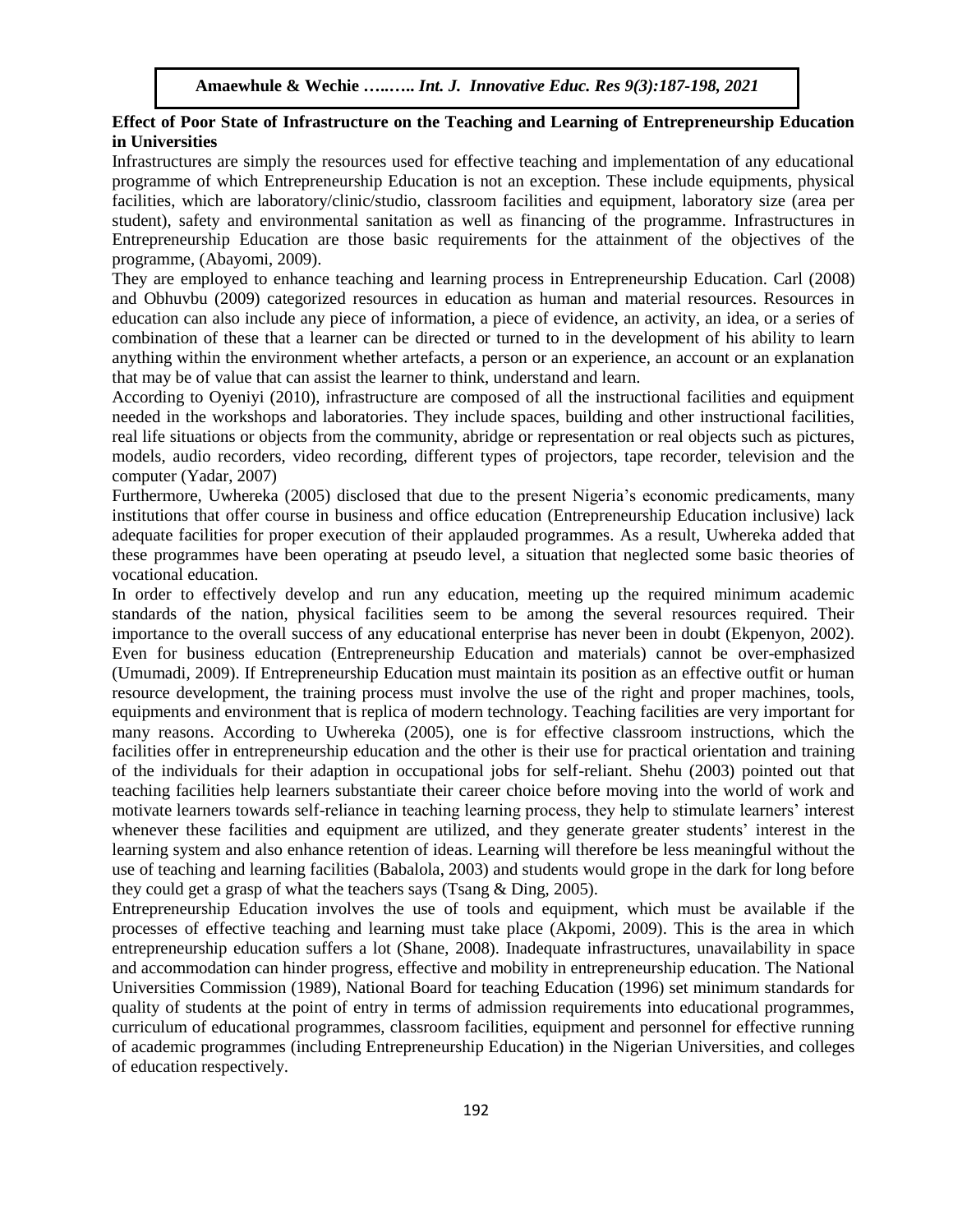Instructional facilities as defined by Babalola (2003) are those materials and devises employed to supplement written and ideas and to emphasize clarity and vitalize the instruction. Entrepreneurship education programme is heavily dependent on equipment to teach the required subjects (Frankie-Dolor, 2002). Facilities used in Entrepreneurship Education according to Oyeniyi (2010), may embrace all those facilities that make easy the process of learning in school environment such as typing pool, typewriters, duplication machines, office cabinets, perforating machines, stop watches. Photocopying machines, scanning machines, business teachers and business text books, and libraries. For Oghuvbu (2009), equipments and facilities such as laboratories, motion pictures, slide projectors, radio, television and video are useful materials that can be used in business education programme.

Azih (2008) pointed out that modern equipment such as computers, fax machines and audio-visual instructional materials are lacking in our educational institutions generally. This is evidence that studies carried out by business educators on the implementation of business education (entrepreneurship education inclusive) in Nigeria have shown that programmes have not fared well due to poor state of infrastructure.

## **Effect of Inadequate Skilled Manpower on the Teaching and Learning of Entrepreneurship Education in Universities**

Entrepreneurship Education has been part of the tertiary institution curriculum in Nigeria since 2006, yet there is no satisfactory evidence that the objective of the programmes are being achieved. Research evidence actually indicate that the programme is not fully developed and that the subjects are not being effectively taught because students do not perform well in the examination neither do graduates of the programme secure employment easily nor being able to set-up their private enterprises effectively. Attempting to account for the obvious ineffectiveness of the programme, Azikiwe (2010) identified poor quality of teachers as a major factor. Carl (2008) and Aliyu (2006) asserted that effective teaching is concerned with instructional outcomes. These researchers maintained that effective learning outcome is determined by teachers' technical (academic and professional) competence and personal competence among others. Classroom management, organization and presentation of materials, personal relationship, interest in the job, classroom presence, student's participation, evaluation of students' performance were equally identified as indices of teaching effectiveness.

Akhere (2002), suggested that to enhance the quality of teaching and learning processes in business education (Entrepreneurship Education inclusive), the issue of how the objectives could be achieved should be addressed. Agu (2006) recommended that business teachers are to ensure that students at all level of instruction acquire the competencies that will prepare them to become effective and proven citizen. Competencies required by business teachers were identified to include positive attitude, harmonious relationship and mastery of teaching subject, use of appropriate methodology and instructional materials. According to Ndinechi (2004), business teachers cannot hope to effectively train students for positions in business when they themselves have had insufficient training in modern business subjects.

Effective teaching and implementation of teaching-learning process of any educational programme in an institution of learning for the realization of the educational objectives depends on adequate utilization of instructional facilities. In effect, one major requirement of the entrepreneurship education programme is that students should be trained with machines, tools, equipments and processes.

Mmou and Olutila (2008) affirmed that instructional materials increase the rate of learning, save teachers time and efforts, increase learners interest in the subject and facilitate retention of what is learnt. The study further stressed that the use of instructional materials by teachers give definitiveness to students' ideas, give vividness to explanations and make teaching more exact and thorough. They appeal more senses in learners and enhance the methodology adopted by teachers. Yadar (2007) specifically stated that the fact that business education subjects are skills subjects aimed at equipping learners with competencies for employment on graduation, stresses the need for ample use of relevant instructional materials by the teachers. In essence, it may be highly difficult if not possible for a business teacher to teach keyboard mastery in typewriting or word processing without the presence of a typewriter or computer in the studio or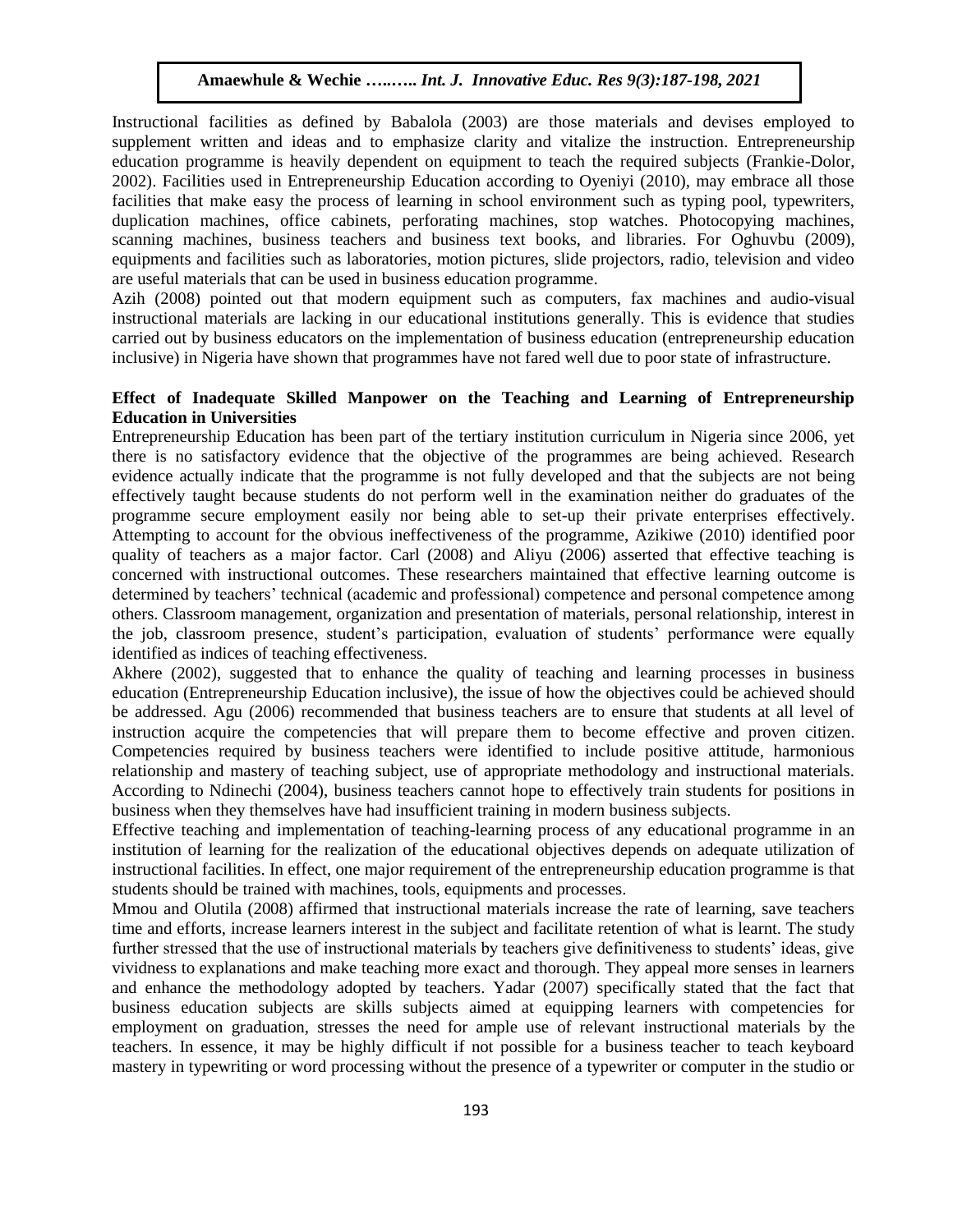typing pool. One thing is for these equipment and facilities to be available and another is for them to be functional.

In order to maintain effective teaching in Entrepreneurship Education programme, environment and process habit must be applied. Okoro and Iyeke (2004) emphasized on the need for up to date facilities. He stressed further that this would enable business educators keep pace with the challenges in technology as this is importance because offices are getting automated by the day. The extent of teachers' awareness of information technology will to a large extent determine the level of success or failure made in activating the objectives of entrepreneurship education programme.

# **Effect of Inadequate Funding on the Teaching and Learning of Entrepreneurship Education in Universities**

Financial resources constitute the important aspect of resources in education that cannot be ignored. This is because the provision of adequate and appropriate learning experiences which generate effective or meaning outcomes requires adequate funding of the institutions of learning.

Naturally, the responsibility of the education of the young ones seems to be that of the parents but governments participate in funding and controlling education. This could be as a result of the multiplicity of human wants and the inability of the individuals to satisfy these wants by their own efforts alone.

Nkpoki (2003) is of the opinion that most of our educational institutions are sub-standard, largely of poor financing. Further that education is the key that unlocks the door of modernization, but the quality and efficiency of the key depend largely on its design and fabrication both function of financial provisions. Confirming this assertion, Ibidapo-Obe (2005) noted that for universities to be able to contribute more to national, scientific and technological development there is need for an appreciable increase in research funding. On the contrary, Umumadi (2009) was worried on about the rising cost of education hence stated that with a largely illiterate population like ours, the cost of education is crushing on the nation. This implies that whatever policy we adopt; an expanding educational system is bound to be money consuming.

Entrepreneurship Education requires substantial financial support because of its practical nature. Yara & Otieno (2010) observed that Entrepreneurship Education programme in most of our institutions lack fund to run them effectively. Poor funding has been recognized as one of the major hindrances to effective development and implementation of Entrepreneurship Education programme in al level of educational system in Nigeria. Financing Entrepreneurship Education programme in Nigeria could be a realistic and practical inhibiting factor that cannot be ignored. It is evident that same educational programme can be without extra cost but a programme like Entrepreneurship Education cannot (Carl, 2008) with insufficient funding. Ementa (2009) lamented that finance has inhibited the development of Entrepreneurship Education in Nigeria. This is an indication that poor funding hinders effective teaching and learning because facilities as well as teachers cannot be provided for adequately. (Mmou & Olutila, 2008).

# **Effect of Overemphasis on Theory Delivery on the Teaching and Learning of Entrepreneurship Education in Universities**

In order to achieve the objective of business education which Entrepreneurship Education is a component as stated by Nyanaba and Ahukannnah (2002), the country is expected to train her citizens adequately to meet the challenges of the fast changing industrial technologies (Frankie-Dolor, 2002). A nation with plans or aspirations for economic development cannot afford to neglect the preparation of her human agent of production. The production of competent technical manpower depends on the successful implementation of a sound technical entrepreneurship education programme which should include sustainable practical work as well as actual work experience in the industry (Igbinoba, 2002). This implies that poorly implemented entrepreneurship education, which in turn produces poor quality graduate entrepreneurs. Fafunwa in Akhere (2002) pointed out that poorly trained teachers are to produce their own kind.

Tsang & Ding (2005) have noted with regret that one common problem found in Nigerian graduates is the lack of skills as a result of overemphasy on theory delivery by business teachers. Daramola (2005) advocated that Nigerian graduates should be productivity mindedness and that the absence of such will make them to be ineffective in an organization where they work. Testifying about the quality of products of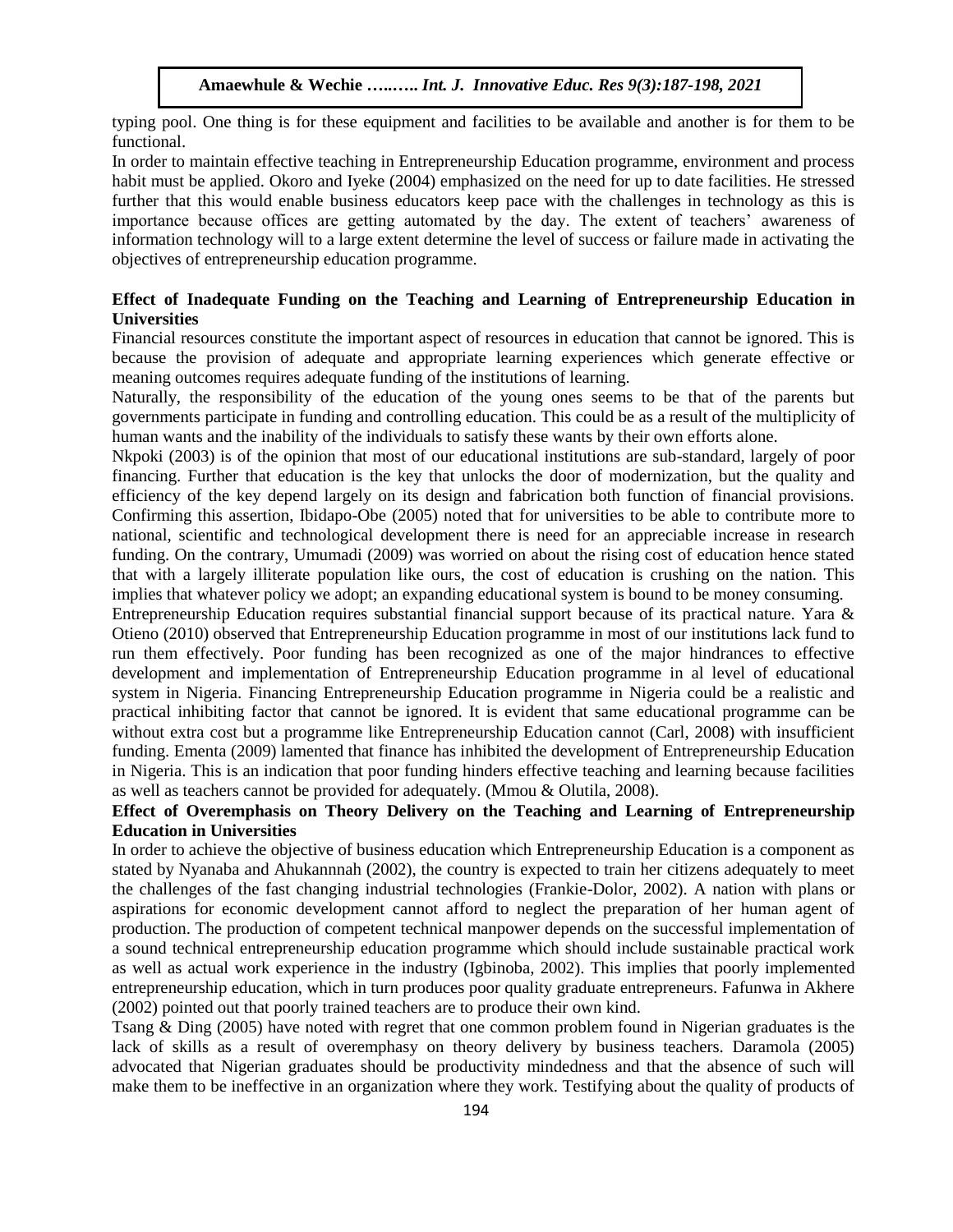business education (entrepreneurship education inclusive), Babalola (2003) reported in her study that: inadequacy in equipment and facilities which led to the choice of an alternative theoretical method renders most graduates of business education programme incapacitated in getting employed because of poor production work. Inability to train entrepreneurship education students with the needed and required machines, tools, equipment and processes, according to Aliyu (2011), resulted in turning out an army of half-baked graduates who can hardly perform in their various professional fields.

Various studies have shown that entrepreneurship education is being taught in some Nigerian Universities and colleges of education with theoretical concepts to the detriment of vocational and job skills needed in industry (Igbinoba, 2002). Nigerian industries are in need of highly trained business graduates who can effectively establish their own businesses, efficiently operate modern office equipment and business world.

Entrepreneurship education which is a highly rated progrmme is currently being faced with the problems of shortage of professional trained and competent teachers, inadequate teaching facilities (equipment, machine and materials) and insufficient contact hours for the one core course (especially for practical). The result is that many vocation/entrepreneurship education graduates are ill-equipped to face the challenges of the industry (Emeraton, 2008).

## **Effect of Lack of Modern Facilities on the Teaching and Learning of Entrepreneurship Education in Universities**

It has been observed that many schools offering vocational education training programmes in Nigeria do not have enough laboratories or workshop space let alone usable equipment and facilities and where they exist, as they are grossly inadequate, as the laboratories only have the items or equipment that were provided when the institutions were established. It is however, most surprising to know that many of these schools still depend on theoretical works only to teach entrepreneurship/vocational education. The vocational education schools are inadequate quantitatively and qualitatively besides, they are obsolete (Daramola, 2005). The inadequacy in teaching and workshop facilities according to Inyiagu (2005), has contributed to the diminution of the quality of graduates in Nigeria.

In order to effectively run any educational programme in institutions of learning with the aim of meeting the required minimum academic standards of the nation, modern facilities seem to be among the several resources required. Their importance to the overall success of any educational enterprise has never been in doubt (Ekpeyong, 2002). If entrepreneurship programme must maintain its position as an effective outfit for human resource development, the training process must involve the use of the right and proper machines, tools, equipments and environment that is replica of modern office in the phase of information technology (Aihievboloria, 2005). Teaching facilities are very important for effective classroom instructions, which the facility offer in entrepreneurship education and the other is their use for practical orientation and training of individuals for their adoption in occupational jobs for self-reliant.

#### **CONCLUSION**

Entrepreneurship education is an important part of education because it provides meaningful education for the youths which could make them self-reliant and subsequently encourage them to derive profit and be self-independent. It also provides small and medium sized companies with the opportunities to recruit qualified graduates who will receive training and tutoring in the skills relevant to the management of small business enterprise. Entrepreneurship education provides graduates with enough training in skills that will make them meet the manpower needs of the society as well as to be creative and innovative in identifying new business opportunities. It also prepares graduates with enough training in risk management to make uncertainty bearing possible and easy.

Teaching comes in with a lot of challenges and teaching entrepreneurship educations in Universities are often faced with various constraints. These constraints are as a result of poor state of infrastructure, inadequate skilled manpower, inadequate funding and lack of modern facilities. All of these impediments constitute the present status of teaching and learning of entrepreneurship education in universities.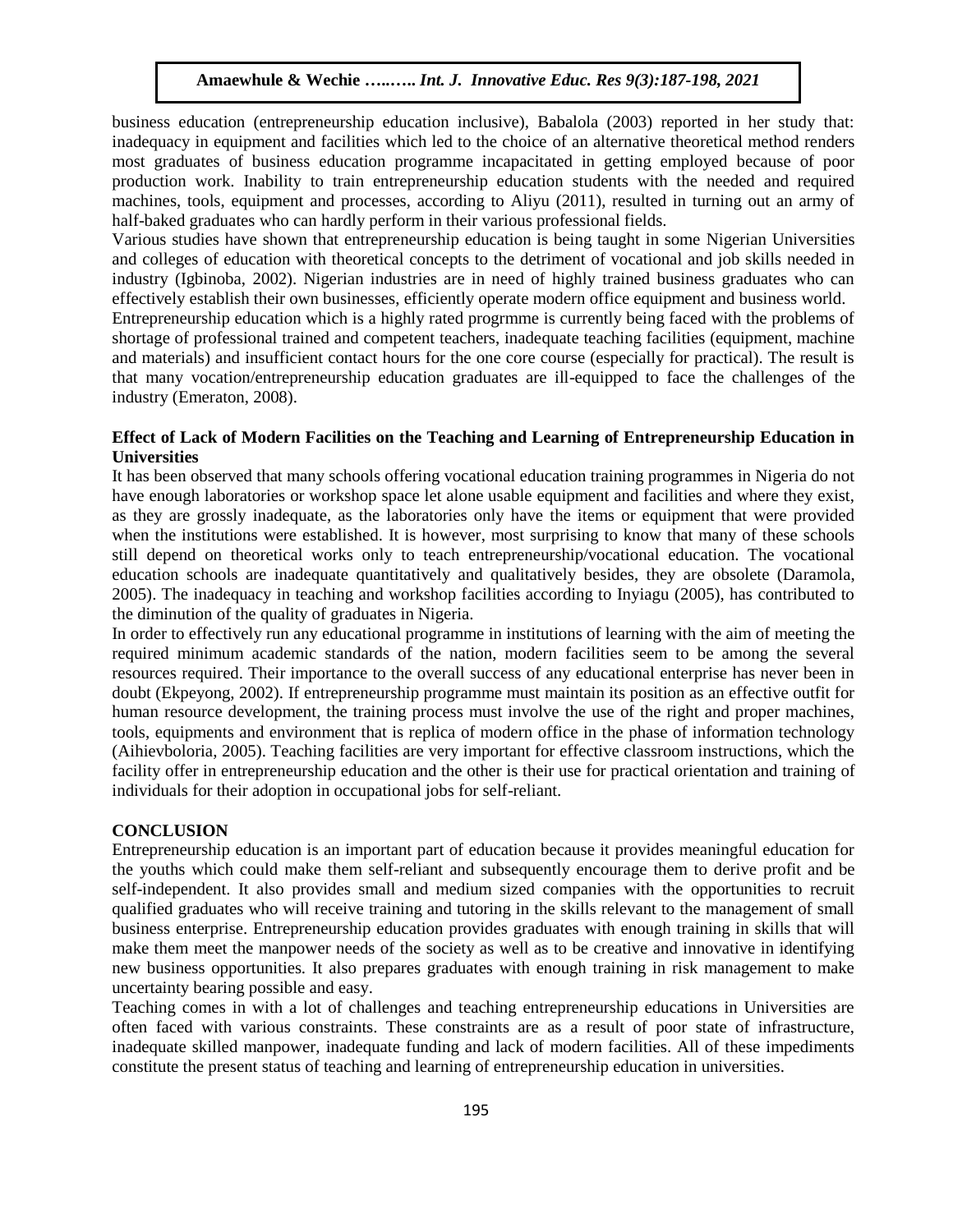# **RECOMMENDATIONS**

Based on the findings of this study, the following recommendations were made:

- 1. Government should adequately fund universities running entrepreneurship education programmes.
- 2. University management authorities should ensure that business educators emphasize less on theory delivery than practical delivery.
- 3. Government in collaboration with the university management authorities should provide adequate infrastructure to enhance the teaching of entrepreneurship education.
- 4. Adequate and competent staff should be recruited and train to teach in universities running undergraduate entrepreneurship education.

# **REFERENCES**

- Abdulkadir, A.A., (2011). The role of entrepreneurship education in empowering Nigerians *youth Business Education Journal, Summer* 8(3): 14-22
- Agu, E., (2006). Skill acquisition and entrepreneurship*. Christian women mirror (*Special Edition) Your hands on the spindle 5,7, 10-11.
- Ahukannah, C. (2002). *Entrepreneurship: The Root of Enterprises*. Kaduna: *Entrepreneurship Academic Publishing.*
- Aihierboloria, A. (2005). Textile dermatitis in patients with contact sensitization in Israel: A 4-year prospective study". *Journal of the European Academy of Dermatology and Venereology. 18 (5), 531-7*
- Aina, M & Salako, F. (2008). All the right moves: "How entrepreneurial firms compete effectively" (PDF). *Strategic Entrepreneurship Journal, 6 (2): 116-132*
- Akanwa, C. & Agu, M. (2005). The treatment of entrepreneurship in principles of economics textbooks. *Journal of Economics Education Spring. 1(2), 4-9.*
- Akere, J., (2002). *Danya's Perler beads 2014 "(four year old)".* Youtube retrieved 22nd, October 2020.
- Akinbode, K. (2007). *Hercule Florence: El descubrimiento de la fotografia en Brasil Instituto Nacional de Antropologia e Historia. ISBN 978-968-03-0020-4. Archived from the original on 28 April 2016.* Retrieved 13 December 2016.
- Akintola, G.T. (2011). Entrepreneurship education and graduates employability in Nigeria, *a Research Proposal Presented at Association of African Universities (AAU).*
- Akpomi, M.E. (2009). Modern office technology and the secretary's productivity in private business organizations. *African Journal of Business management 3(8), 333-339.*
- Aliyu, M., (2011). *Practical approach to entrepreneurship: Small and medium scale enterprise (SMES).* Ibadan: Evi Coleman Publication.
- Amaewhule, W.A. (2014), A guide to entrepreneurship development*.* Imo State: Odesaa.
- Azih, C.A. (2008). Entrepreneurial competence needed by technical college students for self-employment. *Unpublished Med theses UNN.*
- Azikiwe, E.M., (2010). Entrepreneurs Success factors and creativity in Business. *Journal of Education and practice*, 5, (2), 40-46.
- Babalola, R.A. (2003). Analyzing knowledge transfer channels between universities and industry: To what degree do sectors also matter? *Research Policy*, 37(10), 1837-1853.
- Carl, E.A., (2008). Quality assurance for youth employment through business education and entrepreneurship education for national development. Nigeria *Vocational Journal. 13(3), 32-37.*
- Daramola, M. (2005). *Developments and changes in science based technologies*. *Partridge publishing, retrieved* 4, May 2019.
- Ekpeyong, L.L. (2002). Development of small and medium scale enterprises: The role of government and other financial institutions; *Arabian Journal of Business Review* 1 (7); 16-29
- Ementa, A. (2009). Entrepreneurship: An organizational learning approach. *Journal of Small and Enterprise Development*. 16(4), 628-641.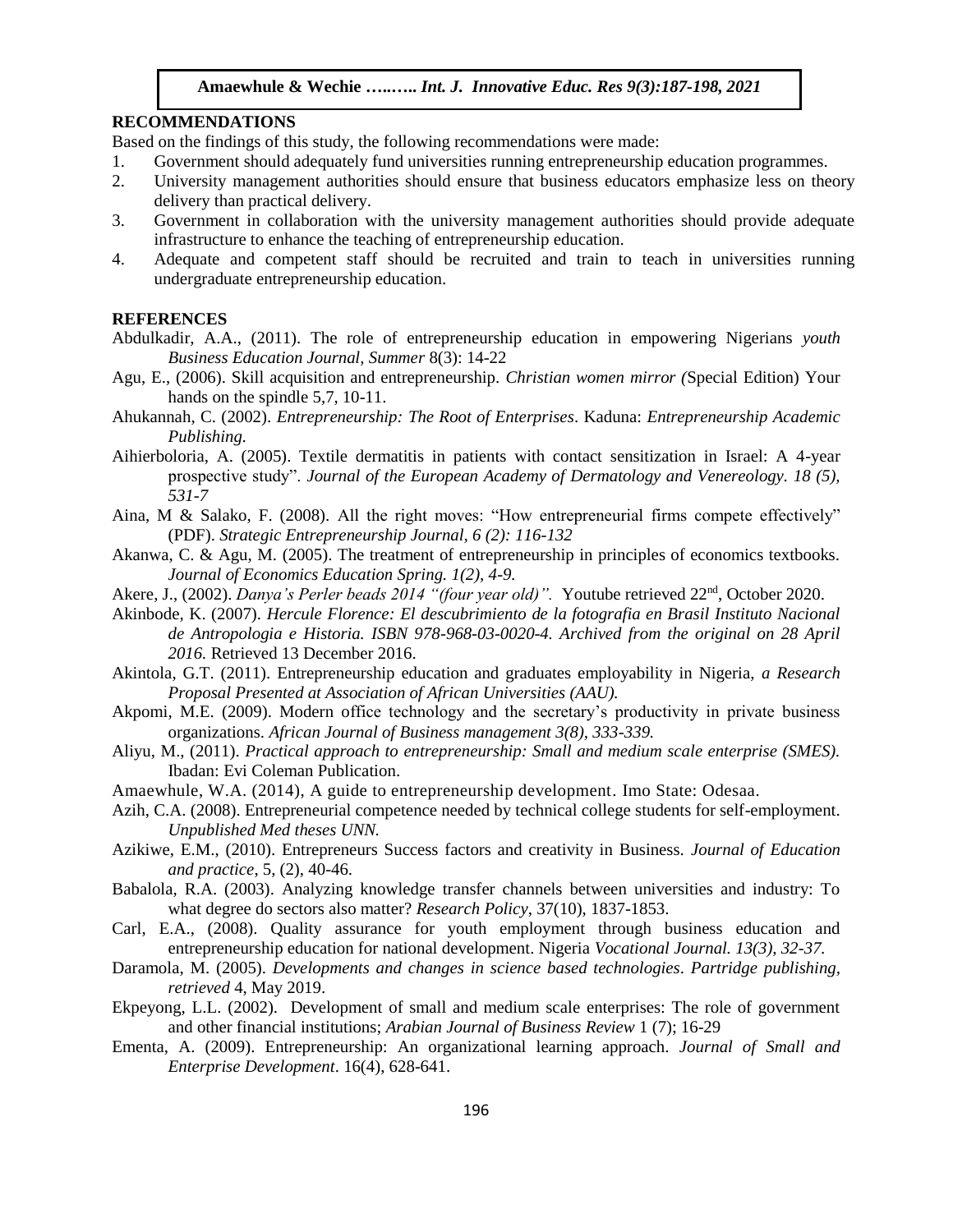- Emeraton, A. (2008). *University-wide entrepreneurship education: Alternative models and current trends* (Working paper II 2002-02). Department of applied economics and management. New York: Council University.
- European Union Commission (2010). South Africa's national development plan and its implications for regional development. Stellenbosch: Tralac.
- Federal Republic of Nigeria (FRN, 2013) *National Policy on Education:* Lagos 4<sup>th</sup> edition
- Frankie, D. (2002). Dismissal for the cause: The difference that just eight paragraphs can make. *Journal of labour Economics* 27: 257-279.
- Ibidapo, B. Obe N.U, (2005). Configuring value for competitive advantage. *Strategic Journal* 19 (5), 413-437
- Igbinoba, S. (2002). Small and large business: Sources of unequal innovations? *Research Policy*, 27 (7), 725-745.
- Inyiagu, M. (2005). Who co-operates for innovation and why: An empirical analysis. *Research Policy*, 3 (6), 947-967
- Jaja, J.M. (2013). Higher education in Nigeria: Its gain, its burden, *Global Journal of Human Science Linguistics and Education.* 8(1), 41-46.
- Jones, E.D. (2006). Corporate entrepreneurship: *Enterprise and small business* (2<sup>nd</sup> edition) Kaduna. Pearson Education Ltd.
- Kaegon, A.A. (2009). The University of the future: An entrepreneurial stakeholder learning organization. *Handbook on the Entrepreneurial University as edited by Fayolle. A. and Redfords*, D.T. Edward Elgar Publishing Limited, Cheltenham, United Kingdom, 25-63.
- Koko, M.N. (2010). *Business education: A Historical perspective. Port Harcourt*: Harey publication coy.
- Lawal, A.A. (2005). *You can be an entrepreneur*. *In the fundamentals of entrepreneurship* (pp,1- 14), Benin: Mindex Press Limited.
- Maki, Peggy L. "Developing an Assessment Plan to Learn about Student Learning." *The Journal of Academic Librarianship* 28.1 (2002): 8–13. *Science Direct*. Web. The Journal of Academic Librarianship.
- Mmou, D. & Olutila, E.E. (2008). Global entrepreneurship monitor: Data collection design and implementation *Small Business Economics*, 24(3), 205-31
- Nkpoki, F. (2003). How motives skills and values determine what people do. *American Psychologist,* 40 (7), 812-819.
- Nwanewezi, A. (2010). *Fundamentals of research methods and statistics in education and social sciences.* Port-Harcourt: SABCOS Printers & Publication.
- Nwangwu, F. (2007). The influence of stakeholders on developing enterprising graduates in UK Higher education institutions. *International Journal of Entrepreneurial Behaviour and Research*, 17(2), 166-182
- Nwokolo, M.E. (2012). Value creation and value capture: A multilevel perspective. *The Academy of Management Review*, 32(1), 180-191.
- Obhuvbu, M. (2009). Why we speak. The Atlantic, Retrieved from *[http://www.jua.all.com.](http://www.jua.all.com/)* 16, August, 2020.
- Okoli, P.C. (2010). *Teaching entrepreneurship in vocational education* Calabar: *Centevour Press Limited.*
- Okoro, F. & Iyeke, U. (2004). Are opportunities recognized or constructed? An information perspective on entrepreneurial opportunity identification. *Journal of Business Venturing,* 25(1), 73-86.
- Okpala, J.O. (2008). Business education and entrepreneurship development: A survey of entrepreneurial opportunities. *A paper presentation of business education of Nigeria (ABEN)* at Federal College of Education Abeokuta Ogun State.
- Omolayo, S.A. (2006). Determinants and strategies for quality assurance in Nigeria University Education. Retrieved fro[m http://herp.net.](http://herp.net/)